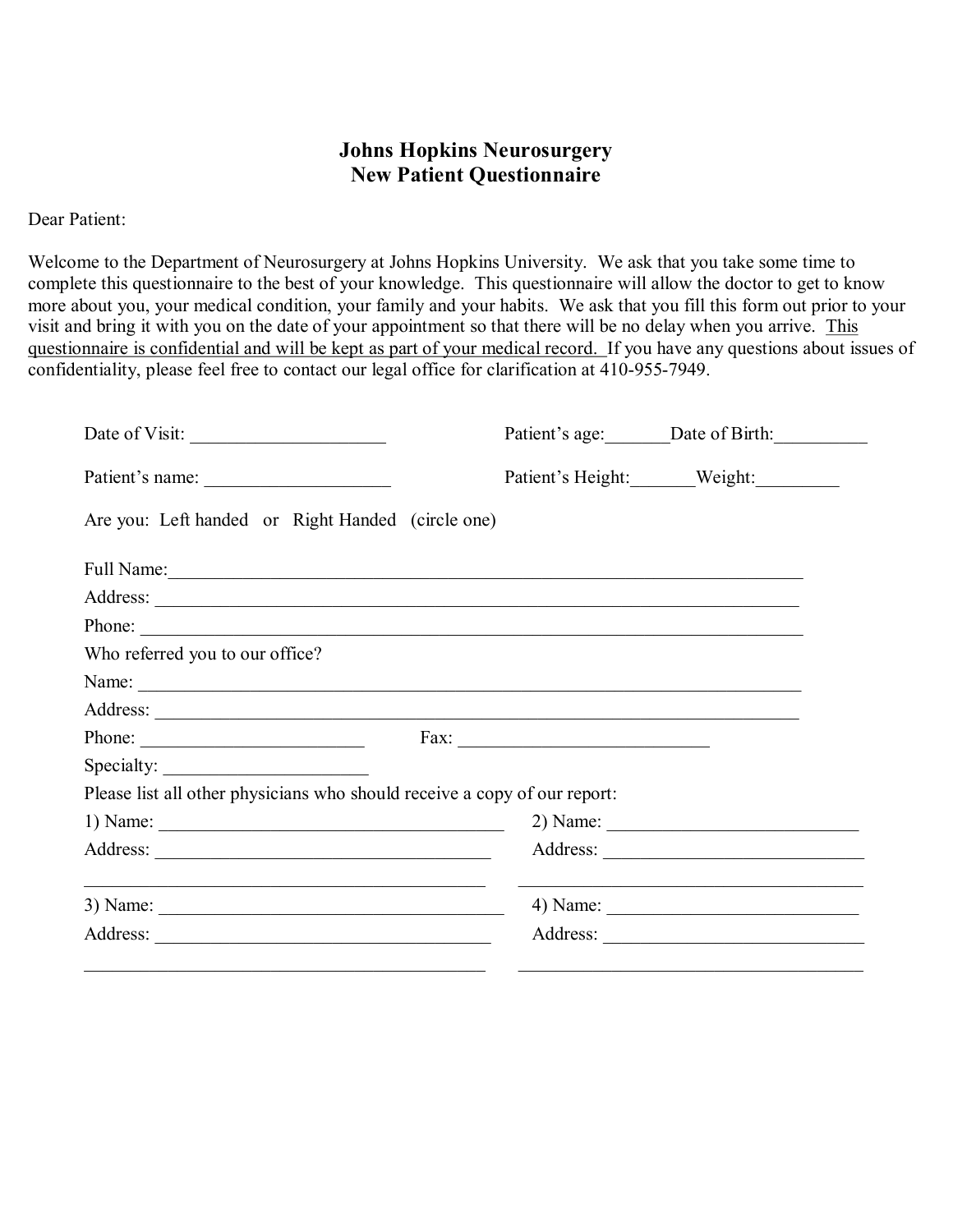#### **History of Present Illness:**

Briefly describe the reason for your visit.\_\_\_\_\_\_\_\_\_\_\_\_\_\_\_\_\_\_\_\_\_\_\_\_\_\_\_\_\_\_\_\_\_\_\_\_\_\_\_\_\_\_\_\_\_

|                                    | What part of the body does the problem affect? |                                                                                     |
|------------------------------------|------------------------------------------------|-------------------------------------------------------------------------------------|
|                                    | What types of symptoms are you experiencing?   |                                                                                     |
| How severe is the problem?         |                                                |                                                                                     |
| How long have you had the problem? |                                                |                                                                                     |
|                                    | How often do the symptoms occur?               | How long do the symptoms                                                            |
| last?                              |                                                |                                                                                     |
|                                    |                                                | Does anything help make the problem go away? Yes / No If so, what?                  |
| What makes the problem worse?      |                                                |                                                                                     |
|                                    |                                                | Have you ever had surgery, radiation, chemotherapy, or any other treatment for this |
| problem?                           |                                                |                                                                                     |

## **Review of systems:**

Please circle and provide brief detail for the medical conditions below which apply to you either now or in the past.

| <b>Constitutional:</b>                  | Ears, Nose, Mouth, Throat:     | <b>Gastrointestinal:</b>  | Cardiovascular:       |
|-----------------------------------------|--------------------------------|---------------------------|-----------------------|
| Weight loss or gain<br>Balance problems |                                | Rectal bleeding           | Chest pain            |
| Ringing in ears<br>Change in appetite   |                                | Diarrhea                  | Chest pressure        |
| <b>Excessive sleepiness</b>             | <b>Dizziness</b>               | Ulcer                     | Angina                |
| Unable to sleep                         | Nose bleeds/discharge          | Hepatitis                 | Fainting              |
| Fatigue                                 | Hearing loss                   | Abdominal pain            | Leg swelling          |
| Fever                                   | Trouble breathing through nose | Vomiting                  | High blood pressure   |
|                                         | Sinus disease                  | Constipation              | Low blood pressure    |
| <b>Eyes:</b>                            | Mouth sores                    | Gastritis                 | Heart murmur          |
| Cataracts                               | Trouble swallowing             | Hiatal hernia             | Heart failure         |
| <b>Blurred</b> vision                   | Sore throat                    | Gallbladder               |                       |
| Double vision                           |                                |                           |                       |
| Glaucoma                                | <b>Musculoskeletal</b>         | Genitourinary             | Hemilymphatic         |
|                                         | Low back pain                  | Kidney stones             | <b>Blood</b> disorder |
|                                         | Neck pain                      | Blood in urine            | Enlarged lymph nodes  |
| <b>Respiratory:</b>                     | Joint pain                     | Urinary urgency           | Sickle Cell disease   |
| Joint swelling<br>Asthma                |                                | Urinary incontinence      | <b>HIV/AIDS</b>       |
| Emphysema                               |                                | <b>Sexual Dysfunction</b> |                       |
| Chronic cough                           | <b>Integumentary</b>           | Impotence                 | <b>Endocrine</b>      |
| Tuberculosis                            | <b>Skin Rashes</b>             | Venereal disease          | Thyroid disease       |
| <b>Bronchitis</b>                       | Psoriasis                      | Vaginal Bleeding          | Diabetes              |
| Pneumonia                               |                                | Painful urination         | Low blood sugar       |
| Shortness of breath                     | Psychiatric                    | <b>Frequent Urination</b> |                       |
|                                         | Depression                     |                           |                       |
|                                         | Anxiety                        |                           |                       |
|                                         | Trouble concentrating          |                           |                       |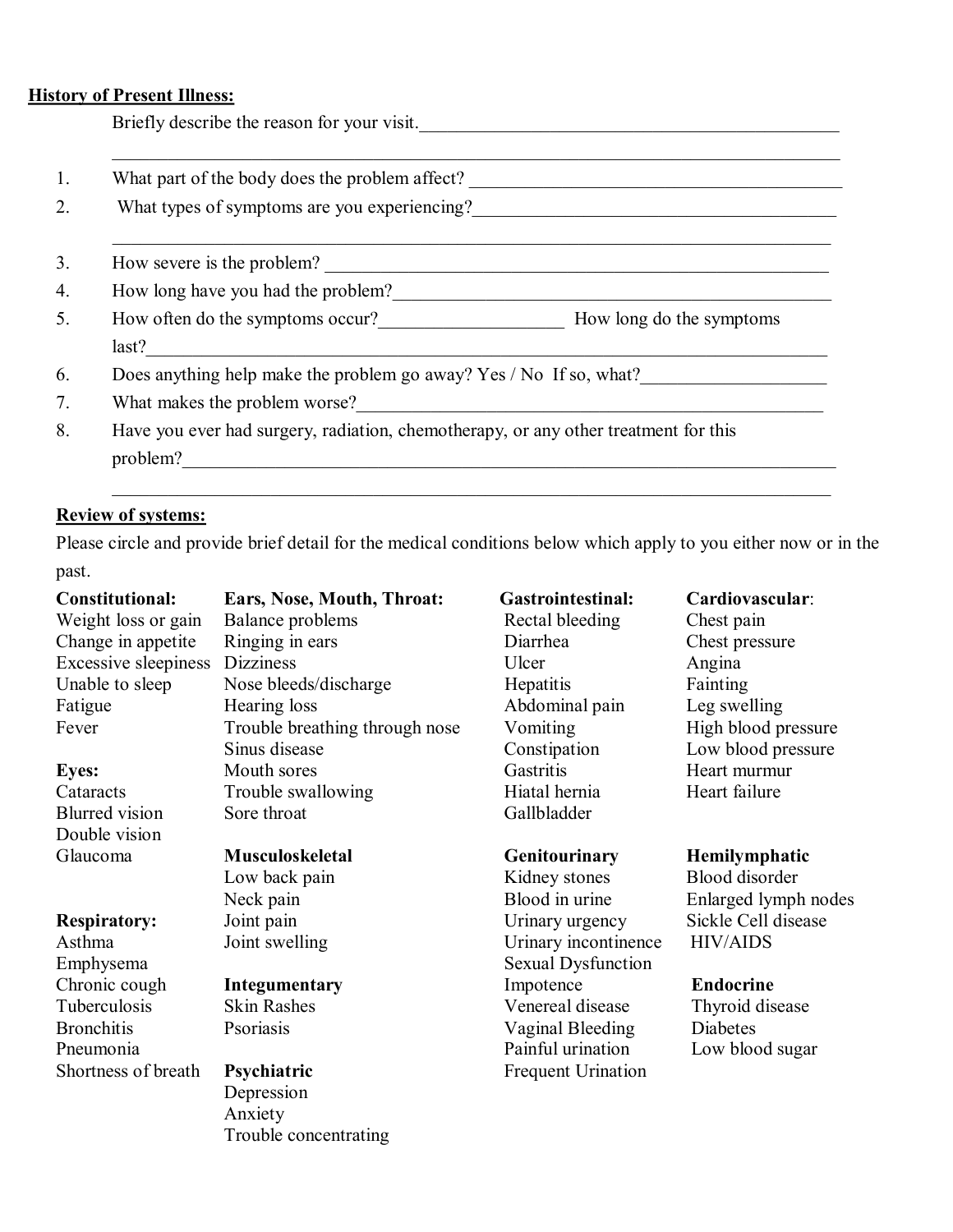**Neurologic** Seizures **Other:** Loss of consciousness  $Headache$ Memory loss Trouble walking Trouble with balance Numbness Tingling Falls Vertigo Concussion Weakness

Please list all other current medical problems as well as major illnesses you have had in the past with approximate dates?

| $\overline{\phantom{a}}$ |  |
|--------------------------|--|
|                          |  |
|                          |  |

#### **Medications:**

Please list all medications you are currently taking including over the counter drugs with dosage and times when they are taken:

|    |                                                                                                                                                                                                                                                                                                                                 |    | the control of the control of the control of the control of the control of the control of |  |
|----|---------------------------------------------------------------------------------------------------------------------------------------------------------------------------------------------------------------------------------------------------------------------------------------------------------------------------------|----|-------------------------------------------------------------------------------------------|--|
|    | $\frac{3}{2}$ $\frac{3}{2}$ $\frac{3}{2}$ $\frac{3}{2}$ $\frac{3}{2}$ $\frac{3}{2}$ $\frac{3}{2}$ $\frac{3}{2}$ $\frac{3}{2}$ $\frac{3}{2}$ $\frac{3}{2}$ $\frac{3}{2}$ $\frac{3}{2}$ $\frac{3}{2}$ $\frac{3}{2}$ $\frac{3}{2}$ $\frac{3}{2}$ $\frac{3}{2}$ $\frac{3}{2}$ $\frac{3}{2}$ $\frac{3}{2}$ $\frac{3}{2}$             | 4. | <u> 1980 - Andrea Andrew Maria (h. 1980).</u>                                             |  |
|    |                                                                                                                                                                                                                                                                                                                                 |    | $\overline{6.}$                                                                           |  |
|    | 7. $\qquad \qquad$                                                                                                                                                                                                                                                                                                              |    |                                                                                           |  |
|    | 9. $\qquad \qquad$                                                                                                                                                                                                                                                                                                              |    | $\begin{array}{c}\n10. \quad \textcolor{blue}{\textbf{10}}\n\end{array}$                  |  |
|    | Do you take aspiring or any medicines that contain aspirin? Yes No<br><b>Allergies:</b><br>a. Food allergies: <u>and a set of the set of the set of the set of the set of the set of the set of the set of the set of the set of the set of the set of the set of the set of the set of the set of the set of the set of th</u> |    |                                                                                           |  |
|    | b.Drug allergies:                                                                                                                                                                                                                                                                                                               |    |                                                                                           |  |
|    | <b>Past Medical History:</b>                                                                                                                                                                                                                                                                                                    |    |                                                                                           |  |
|    | Please list all operations you have had in the past with approximate dates.                                                                                                                                                                                                                                                     |    |                                                                                           |  |
| 1) | Surgery:                                                                                                                                                                                                                                                                                                                        | 2) | Surgery:                                                                                  |  |
|    | Date: $\qquad \qquad$                                                                                                                                                                                                                                                                                                           |    | Date: $\qquad \qquad$                                                                     |  |
| 3) |                                                                                                                                                                                                                                                                                                                                 | 4) | Surgery:                                                                                  |  |
|    | Date:                                                                                                                                                                                                                                                                                                                           |    | Date: $\frac{1}{\sqrt{1-\frac{1}{2}} \cdot \frac{1}{2}}$                                  |  |
|    | Have you ever had a problem with an esthesia? If so, when $\&$ what                                                                                                                                                                                                                                                             |    |                                                                                           |  |
|    | Have you ever had a blood transfusion? Yes No If yes, When?______Why?____________                                                                                                                                                                                                                                               |    |                                                                                           |  |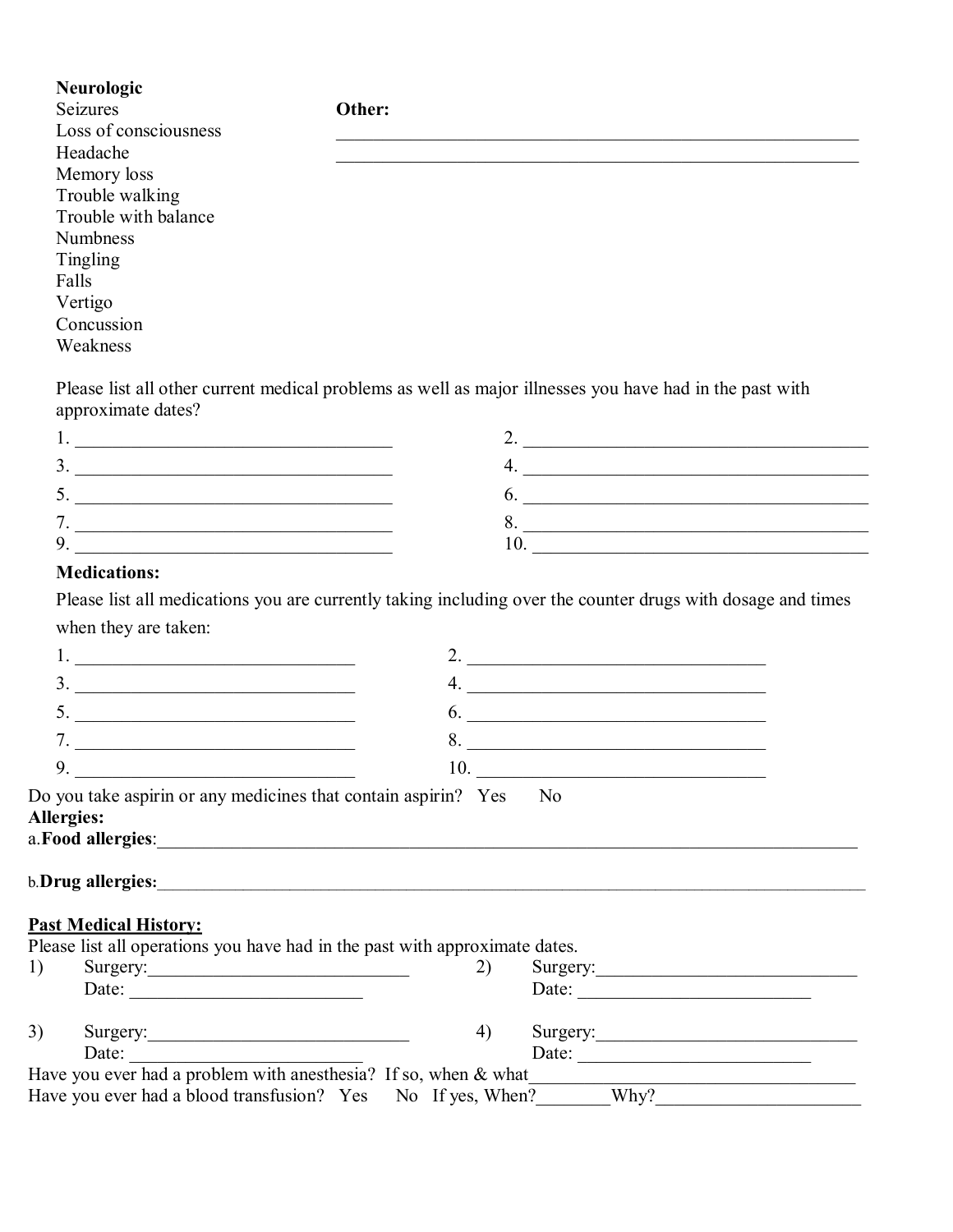## (*Women Only)*

| Last menstrual cycle:                                      | Are you post-menopausal? Yes No If so, what date? |
|------------------------------------------------------------|---------------------------------------------------|
| Date of last gynecological exam with pap result            |                                                   |
| Date of last mammogram and result                          |                                                   |
| Have you ever been pregnant? Yes No If so, how many times? |                                                   |
| How many deliveries have you had?                          |                                                   |

## **Family History:**

Please list current age and medical problems (if any) of the following family members. If any are deceased, please list cause and approximate age of death in parentheses.

| Grandparents:                                                                                                  | Aunts:  |  |  |
|----------------------------------------------------------------------------------------------------------------|---------|--|--|
|                                                                                                                | Uncles: |  |  |
|                                                                                                                |         |  |  |
| Mother:                                                                                                        |         |  |  |
| Brothers: (List ages and medical problem)<br><u>Example 2014</u>                                               |         |  |  |
| Sisters: (List ages and medical problem)<br><u>Listers:</u> (List ages and medical problem)<br><u>Listers:</u> |         |  |  |
|                                                                                                                |         |  |  |
| Grandchildren: (List ages and medical problem) __________________________________                              |         |  |  |

# **Social History:**

| Please circle your highest level of education:                                               |  |  |           |              |                                                                                                                      |
|----------------------------------------------------------------------------------------------|--|--|-----------|--------------|----------------------------------------------------------------------------------------------------------------------|
| Grade school High school/Vocational<br>College<br>Masters/Doctorate                          |  |  |           |              |                                                                                                                      |
| Where do you work? (If retired, list most recent place of employment and date of retirement) |  |  |           |              |                                                                                                                      |
| What is your position there?                                                                 |  |  |           |              |                                                                                                                      |
| Are you: Single Married Divorced                                                             |  |  | Separated | (Circle one) |                                                                                                                      |
|                                                                                              |  |  |           |              | Current living arrangement: (circle one) Live alone; Live with roommate; Live with spouse; Live with parents/sibling |
|                                                                                              |  |  |           |              | Do you smoke? Yes No If you smoked and quit, date you quit                                                           |
|                                                                                              |  |  |           |              | If you smoke, how many packs per day? How long have you been smoking?                                                |
| Do you drink caffeinated beverages (coffee, tea, soda) Yes No If yes, how much a day?        |  |  |           |              |                                                                                                                      |